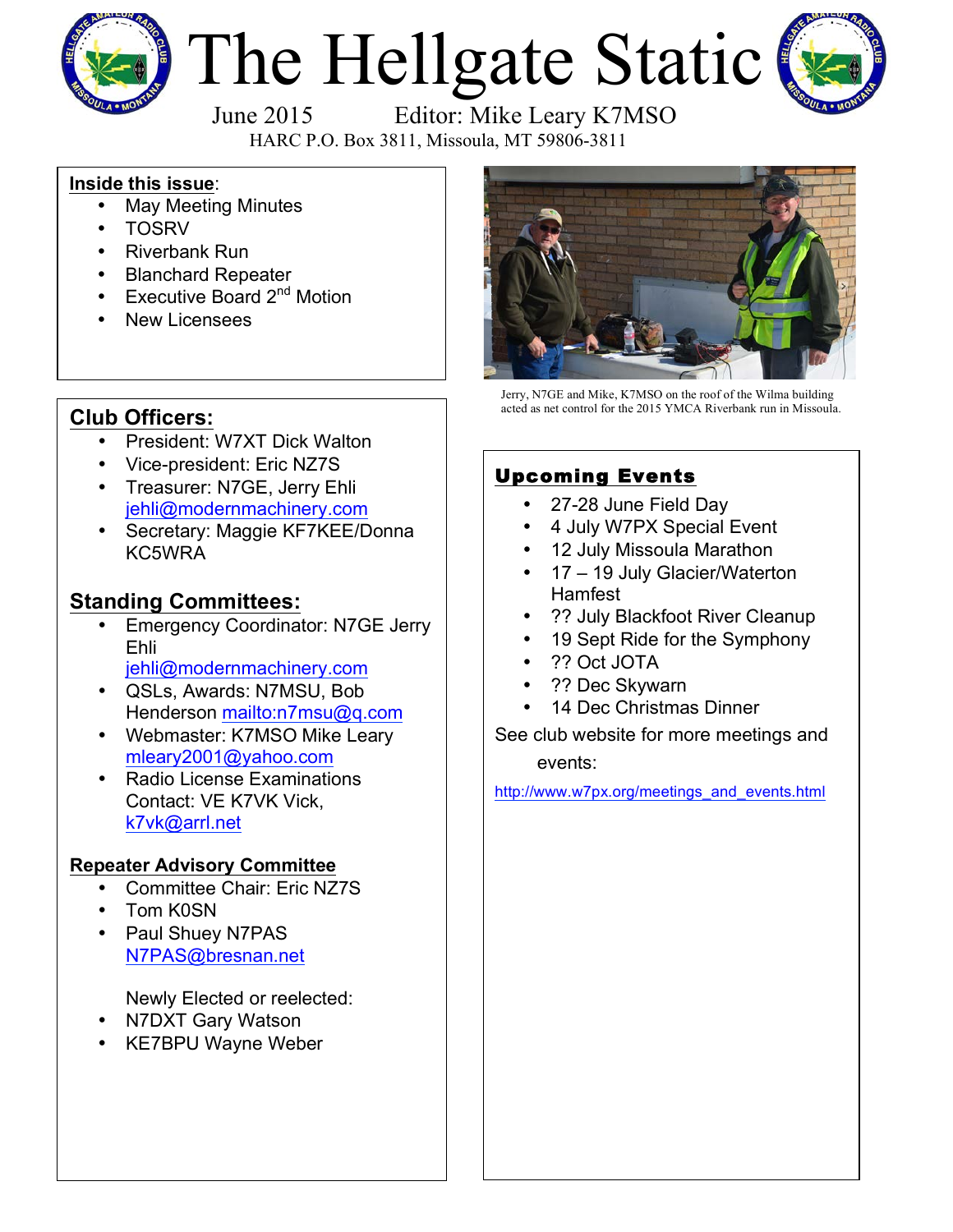## **HARC Meeting Minutes May 11 2015 Latimer Fire Station**

- Dick Walton W7XT called the meeting to order. The following were in attendance: Donna Pecastaing KC5WRA, Dean Pond N7DLP, Sandra Pond KF7GZR, Maggie Lough KF7KEE, , Rich Kingdon K7QNZ , Tom Hellem K0SN, Mike Leary K7MSO, Dick Walton W7XT, Jerry Ehli N7GE, Eric Sedgwick NZ7S, Gary Watson N7DXT, Dennis Morkert KG7SXV, Larry Stipe K7GIS, Walter Bradford KI7NL, Lewis Ball NQ7D, guest – Tim Marchant, TOSRV Director.
- Tim explained the changes in TOSRV this year, and the things that remained the same. He thanked the club for its participation.
- We paused for a moment of silence to honor Silent Key, Dick Lindborg W7OHH and shared personal memories.
- Donna Pecastaing KC5WRA moved to approve the minutes of April 13 as amended. Maggie Lough KF7KEE 2nd. Passed.
- Jerry Ehli N7GE Treasurer presented the Treasurer's Reports for March and April. Maggie Lough KF7KEE moved to approve the reports. Dean Pond N7DLP 2nd. Passed.
- Wayne was out of town so no report from membership committee.
- Dick suggested several options for upgrading the Club computer or purchasing a new one. They have to work with the software we use during Field Day and other ham events to record contacts and we would like to have the computer in place for Field Day . Dick can order the Dell Desktop with Windows 7 online from Amazon for less than \$400 and free shipping (does not include monitor). Gary Watson N7DXT moved to approve the purchase. Rich Kingdon K7QNZ 2nd. Lewis Ball NQ7D moved to amend the motion. Passed.
- Dick reported on the Executive Committee 2nd motion to address Club administrative continuity. The motion was discussed and passed. Maggie has offered to go back thru the minutes and copies of the Static to find all the policies and revisions that have been adopted over the years and put them into a policy book that can be easily accessed, both in hard copy and electronically, and coded with key words.
- We discussed considering a different location for Field Day, with better range to increase our ability to make more contacts and be more competitive. Tom, Dick, Vick, Wayne, and Bob will get together to decide and report back at June meeting.
- VHF Net Control Operators: May 13 Gary Watson N7DXT; May 20 Eric Sedgwick NZ7S; May 27 Mike Leary K7MSO; June 3 Donna Pecastaing KC5WRA; June 10 Dick Walton W7XT.
- Program: Contest operating: an introduction and discussion Tom Hellem K0SN
- Walt Bradford KI7NL moved to adjourn. Dean Pond N7DLP 2nd. Passed.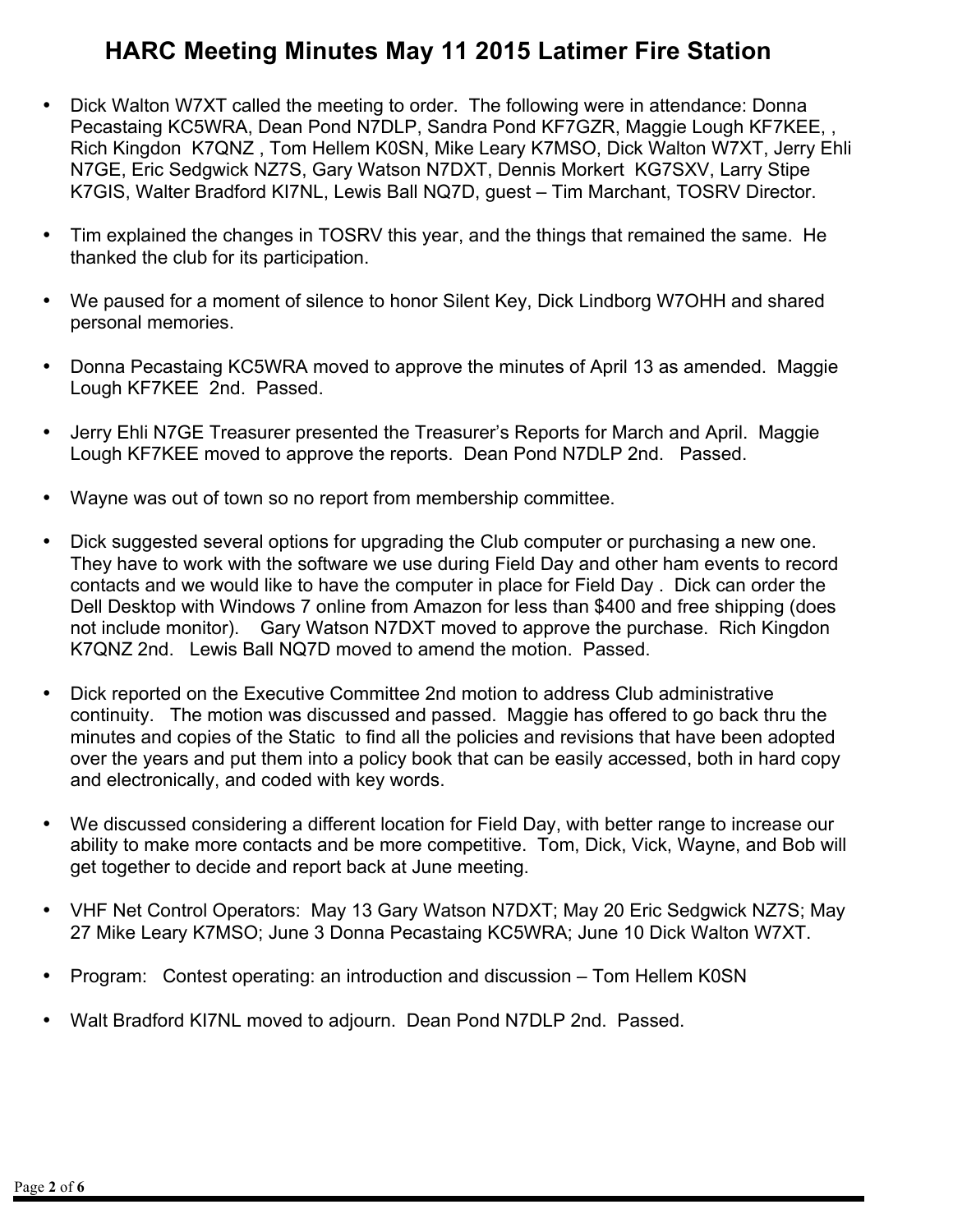## **2015 Tour of the Swan River Valley**

There were a few flat tires, some fast riders and plenty of tired bicyclists that kept HARC volunteers busy at the end of May as they helped out with the 2-day, 226-mile bicycle ride. Just after 7:00 a.m. we started up highway 200 to Clearwater, then past Seeley and up the beautiful Swan River Valley with the not-so snow-capped Mission Mountains on our left and the Swan Range Mountains on our right. We then turned west and ended up in Big Fork in time to watch a gorgeous sunset from the east side of Flathead Lake.

Again this year we were spread out pretty thin and could have used a few more volunteers. At one point there were four ham cars spread out over 70 miles of the course! This year the 146.80 repeater on Mt Blanchard was not working so we operated all day on simplex, at the very end of our vhf radio ability. This meant that the ham following tail-end-charlie, K7MSO, was out of radio contact with the rest of the group for most of Saturday morning. However, many of the riders at the back of the pack called it good at Seeley Lake, allowing Mike K7MSO to catch up and regain radio contact with the next ham up the road, Dick, W7XT.

On the second day we headed south along Flathead Lake using simplex until around Polson, where we started using the Point Six repeater on 147.04. Again we could have used more volunteers since we had only Rich K7QNZ, K7GIS and Mike K7MSO from Big Fork to Polson. We were very happy to hear Donna KC5WRA as the bike ride proceeded along the dangerous parts of highway 93 through Ronan, Ravalee Hill, Arlee and Evaro Hill.

Many thanks from the riders go to Dick W7XT, Rich K7QNZ, Larry K7GIS, Donna KC5WRA and Mike K7MSO.



Wish you were here… Mike K7MSO at the National Bison Range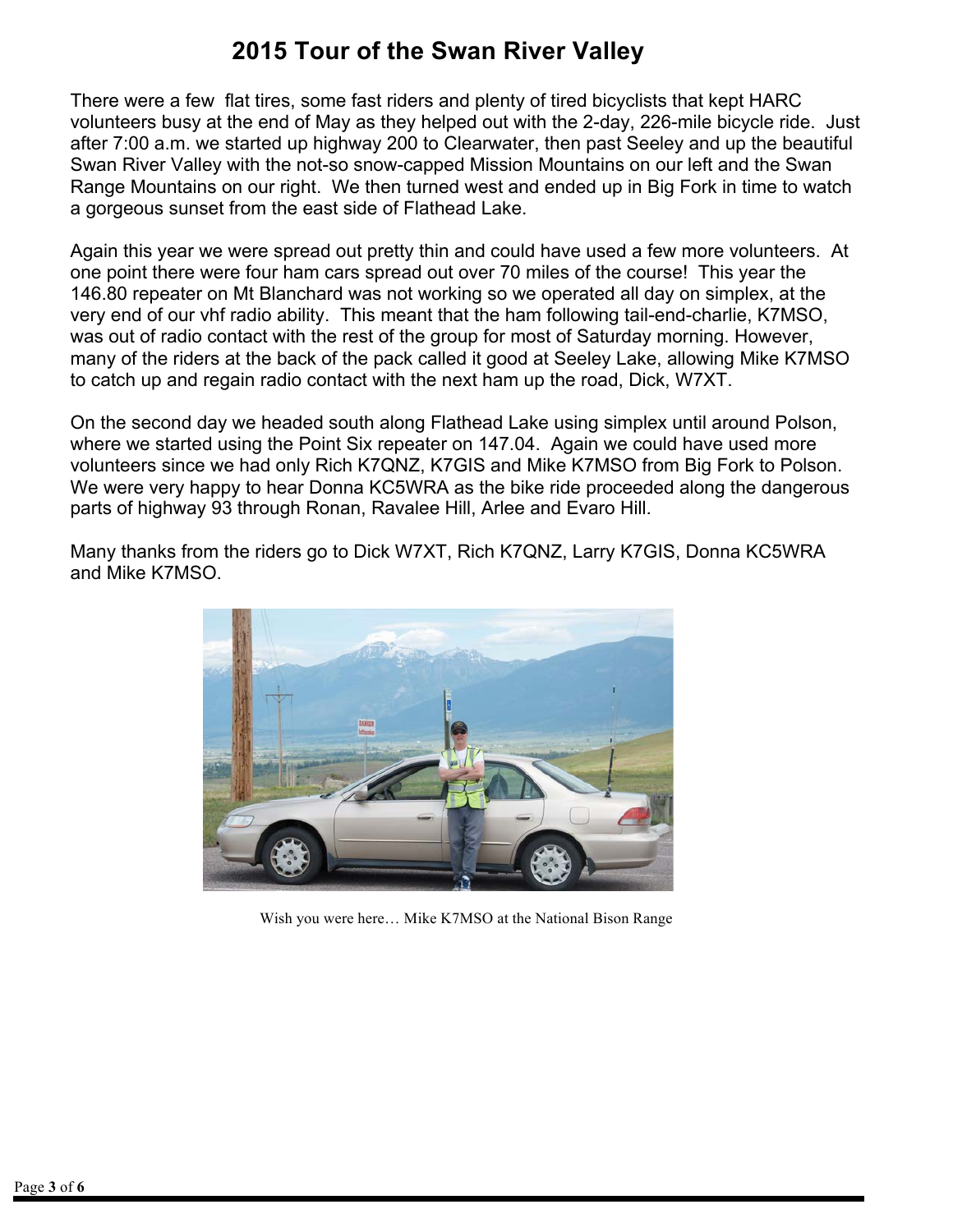#### 2015 YMCA Riverbank Run

HARC was again contacted by the YMCA group to help with communications for their event this year on May 9th. Although the weather was forecast with sun and warm we had a few clouds and a breeze on the top of the Wilma. We did luck out this year with no rain or snow to wreak havoc with the equipment. It was fantastic. By about 10:30 we were down to shirt sleeves and sun screen.

There were in in the neighborhood of 2000 participants this year so we expected to be busy. As luck would have it, there were no problems on the racecourse at all.

There were 10 volunteers from the club, which helped to bring success in our endeavors to keep track of the individual racers as the YMCA folks were requesting. The volunteers able to assist this year were Mike, K7MSO, Donna KC5WRA, Dick W7XT, Vick K7VK, Wayne KE7BPU, NL7WB Greg, NZ7S Eric (and Wyatt), KF7KEE Maggie, K7QNZ Rich, and N7GE Jerry. With K7MSO Mike and myself N7GE at the top of the Wilma trying to keep up with the chatter of all the folks along the course.

Several of the volunteers were able to meet at Tower Pizza after and critique how the event played out. A couple of ideas were given to me to take to the after event meeting. Many thanks for the excellent help this year from the amateurs that assisted. The job of command is much easier with qualified folks helping in the trenches.

I meet with the other volunteer groups and the Y personnel and they all were appreciative of the teamwork that makes this event work smoothly. Ideas were passed around about some minor changes to get some things fine-tuned. All in all, we are doing a great job. Thanks again to all that could help,

73's N7GE **Jerry** 



Jerry N7GE works the radios as net control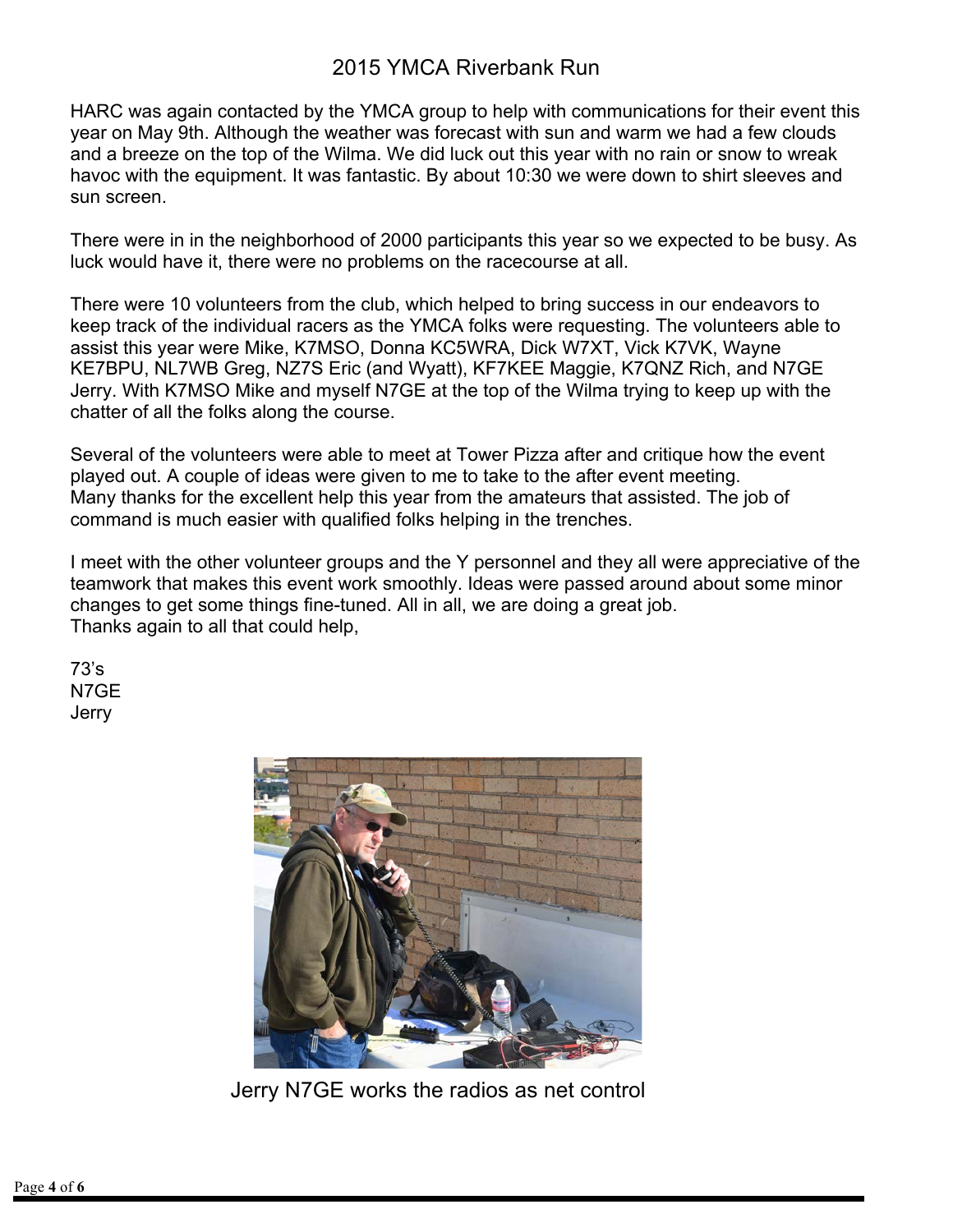## **Blanchard Repeater Repair**

Eric, NZ7S and Wayne, KE7BPU worked to restore the 146.80 repeater before the TOSV event. Here are some pics of the setup at Blanchard:



# **HELLGATE AMATEUR RADIO CLUB**

**SECONDED MOTION FROM THE EXECUTIVE BOARD** May 11, 2015 meeting

- Whereas the Hellgate Amateur Radio Club has adopted several important policies, or policy modifications over the past several years;
- Whereas, the Club has no system for recording or codifying such policies and policy revisions beyond their inclusion in meeting minutes;
- Whereas, the lack of systematic and complete records of such policy changes results in confusion, and unnecessary discussion and debate;
- Resolved: That the Hellgate Amateur Radio Club will establish a policy book in which its policies will be carefully and precisely recorded and coded for ready reference, the book to be maintained in both print and electronic form suitable for electronic searches.

#### **DRAFT**